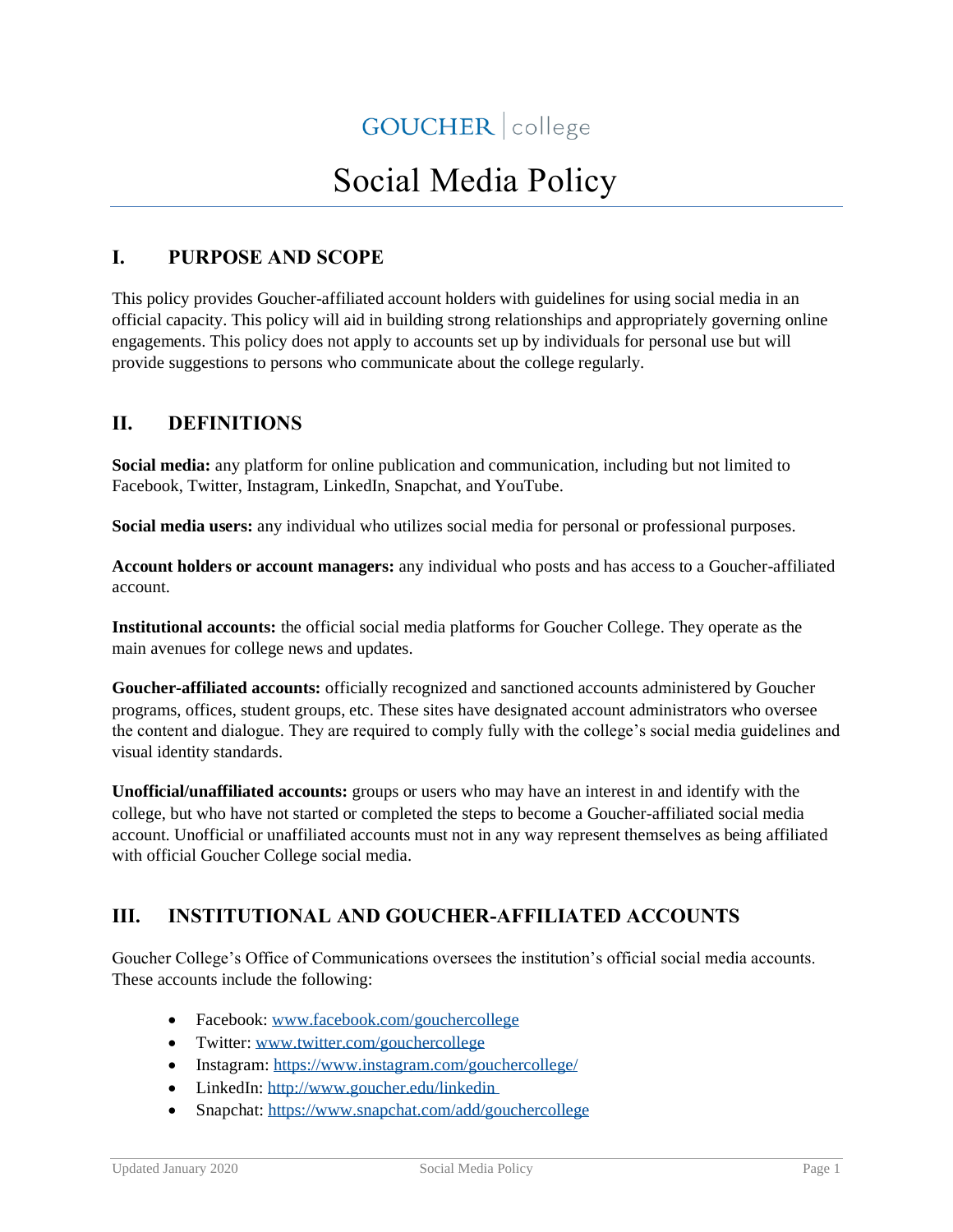- YouTube: [www.youtube.com/user/gouchercollege](https://www.youtube.com/user/gouchercollege)
- Flickr: [www.flickr.com/photos/goucher](https://www.flickr.com/photos/goucher)

Additionally, there are over twenty (20) active Goucher-affiliated channels across social media. Faculty, staff, and students manage these accounts across the institution. A full list of Goucher-affiliated accounts is available on the college [website.](https://www.goucher.edu/social-media/accounts) This resource can be used to tag relevant offices, programs, and student groups in content applicable to them.

Unaffiliated account managers may contact the [Office of Communications](https://www.goucher.edu/office-of-communications/) for instructions on how to become an affiliated account. The account will be included on this list following the process.

# **IV. SOCIAL MEDIA GUIDELINES**

If you wish to start a Goucher-affiliated social media page, please contact the social media manager in the [Office of Communications](https://www.goucher.edu/office-of-communications/) before beginning the process. The social media manager can consult with you to provide advice for making a successful social media account.

The Office of Communications will request administrator access to all Goucher-affiliated accounts, to be determined based on the account type. This access is not intended to edit or change your content, but for access to the account if account administrators leave the institution or abandon the social media property.

If the following requirements are met, the Office of Communications will include your accounts in its list of Goucher-affiliated social media accounts:

#### A. Duplicate Account Search

You will be required to conduct a thorough duplicate account search before launching your account. The search must be conducted on each social media platform on which you want to establish an account. For example, if you want to start a Facebook page for science majors at Goucher, you will need to search for "Goucher College Science" or any similar page on Facebook.

If you find an inactive page that resembles the page you wish to start, try contacting the admin of that page to gain access. If you are unable to become the admin of that account, you may start a new page. We recommend, however, establishing a process by which account credentials are passed to future account managers. The existence of multiple pages can make it difficult for users to find your page.

## B. Terms and Conditions

Social media users are required to agree to the terms and conditions (i.e., rules) outlined by a social networking site. Failure to abide by the terms and conditions could result in the suspension or deletion of your account. The Office of Communications encourages you to review each social site's terms before you sign up. You may view a list of terms and conditions from a few social media sites below:

- Facebook[: https://www.facebook.com/legal/terms](https://www.facebook.com/legal/terms)
- Twitter:<https://twitter.com/en/tos>
- Instagram:<https://help.instagram.com/581066165581870>
- LinkedIn:<https://www.linkedin.com/legal/user-agreement>
- Snapchat:<https://www.snap.com/en-US/terms/>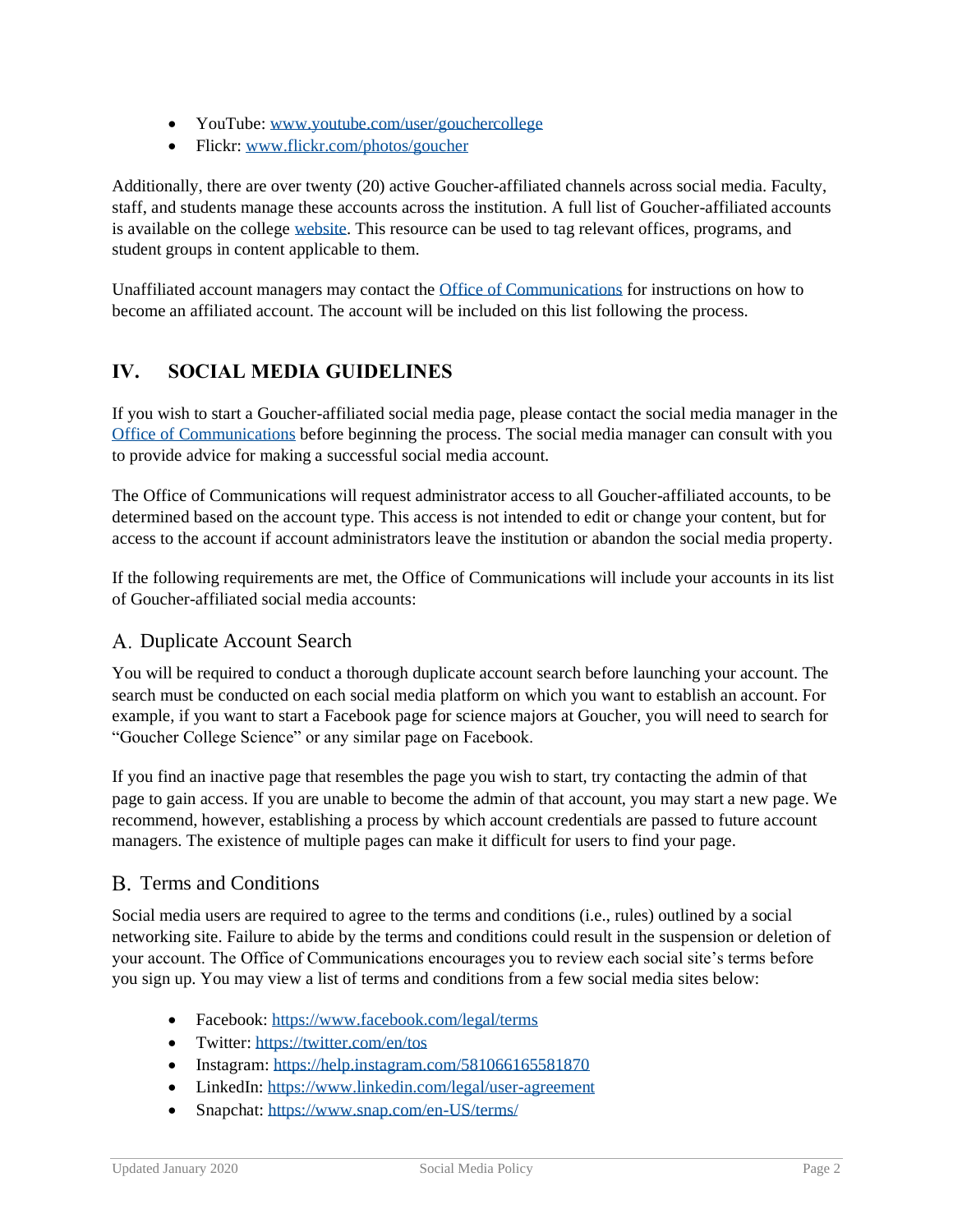- YouTube:<https://www.youtube.com/t/terms>
- Flickr:<https://www.flickr.com/help/guidelines>

# C. Copyright Laws

When sharing the works of others, it is important to follow copyright laws established by Goucher College and United States law. Please seek permission before using any work that is protected by copyright. These works include but are not limited to music, books, movies, and art. In all instances where permission is required, please include your intended purpose for the work when contacting the author. This applies to content published inside or outside of Goucher College.

You do not need to provide attribution on Facebook, Twitter, and LinkedIn content that (1) links to an article or website or (2) is directly shared or retweeted.

Reposting a photo on Instagram, or using a photo you did not take on Snapchat, is not allowed without attribution. You must seek permission from the user/author before you post their content. Once approved, please tag the creator of the work, and include their profile name in the caption. Please acquire written approval for any works you are allowed to repost.

The above guidelines apply when posting content to YouTube. You must seek permission for any audio or video components that are not your own.

On Flickr, every photograph is marked with licensing information. If you see "© All Rights Reserved," you are not allowed to use the work without permission. Any photos marked with a Creative Commons license can be used but with caution. Please view the attribution requirements and follow the instructions carefully. Misuse of the license could result in copyright infringement fines and permanent prevention from sharing the artist's work.

Additionally, you are allowed to share portions of work that are under the "fair use" category. If you are unsure how to obtain permission for copyrighted works, what works are protected, what legal peer-to-peer file sharing allows, or otherwise, please view [Goucher's Copyright Policy](https://www.goucher.edu/policies/copyright-policy/) page. Following are links to each social media site's copyright policy mentioned in this section:

- Facebook[: https://www.facebook.com/help/1020633957973118/](https://www.facebook.com/help/1020633957973118/)
- Twitter:<https://help.twitter.com/en/rules-and-policies/copyright-policy>
- Instagram:<https://help.instagram.com/126382350847838>
- LinkedIn:<https://www.linkedin.com/legal/copyright-policy>
- Snapchat:<https://support.snapchat.com/en-GB/a/infringement-copyright>
- YouTube: [https://www.youtube.com/yt/about/copyright/#support-and-troubleshooting](https://www.youtube.com/about/copyright/#support-and-troubleshooting)
- Creative Commons Flickr Licenses:<https://creativecommons.org/licenses/>

## D. Community Principles

While working, studying, traveling, and posting on behalf of a Goucher-affiliated account, affiliated account holders are expected to represent and reflect the following commitments:

**Respect:** We will treat everyone within our community with respect and learn from our differences. When conflicts arise, we will work together to come up with mutually beneficial resolutions. We also commit to respect and protect the environment on our campus and in the world.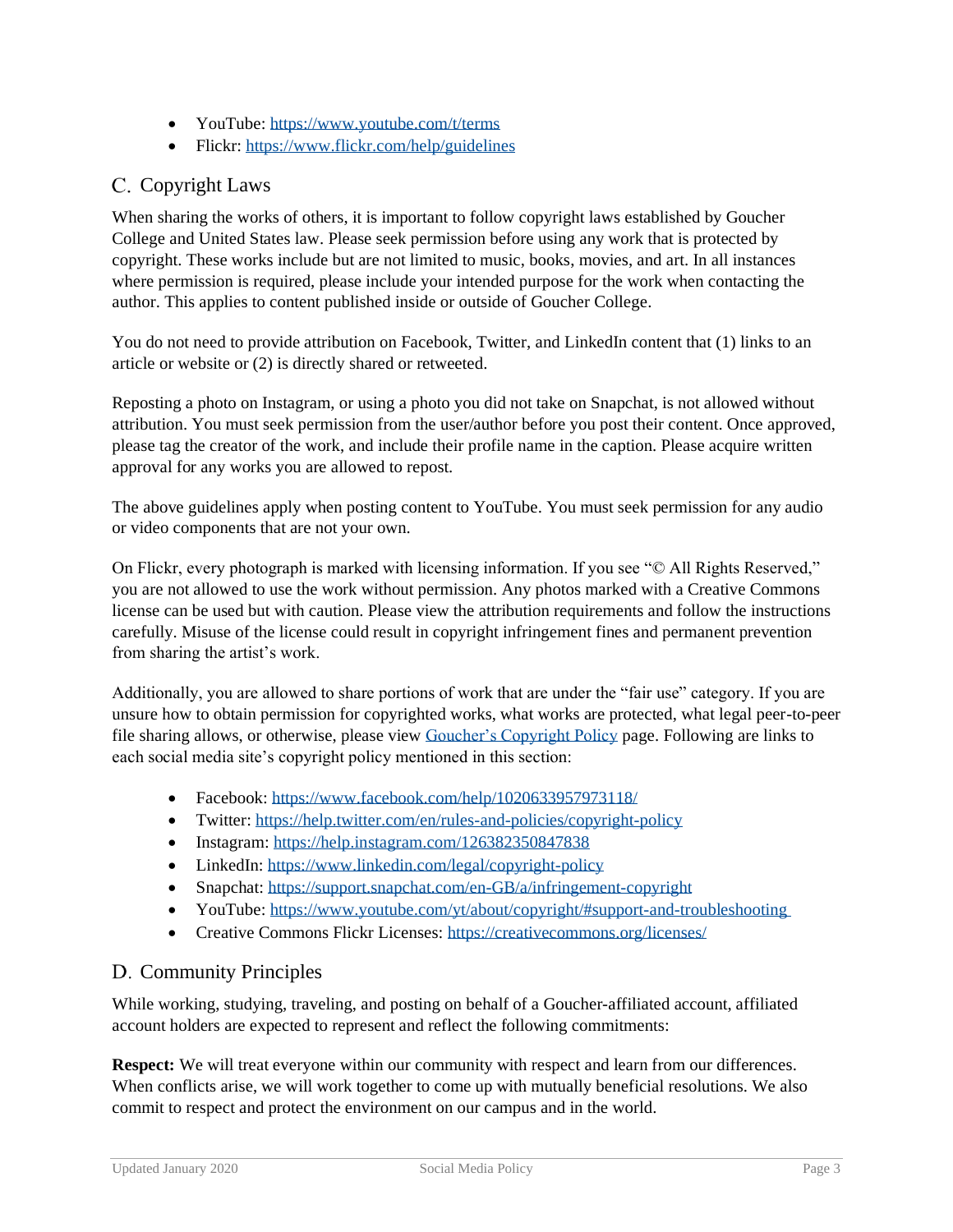**Inclusion:** We will acknowledge and embrace the unique gifts and differences of our community members. Furthermore, we seek to include those who may feel excluded.

**Communication:** We will communicate with the intent to listen and learn from others while placing a premium on maintaining a safe space for those involved. We will create opportunities for dialogue so that a variety of voices can be heard.

**Service and Social Justice:** We value active participation in bettering the Goucher community as well as those communities beyond the college where we live, work, and serve. In addition, we seek to understand the issues of privilege and oppression that exist in these communities.

**Responsibility:** We understand that we are accountable for our own actions, opinions, and beliefs, and for ensuring that our actions are conducive to the safety and well-being of others.

#### E. Community Guidelines for Bios

To encourage enriching and engaging conversations on your page, the Office of Communications suggests including a written policy on your page's bio that includes the following:

- Welcomes the community to engage in productive and respectful dialogue
- States the categories of content that will be removed from the page
- Informs users that your page is not monitored 24/7
- Informs users to contact the authorities if they have an emergency

#### **1. Facebook**

You may use the following language in your Facebook bio (without italics):

*We welcome students, faculty, staff, alumnae/i, and community members to participate in productive and respectful dialogue on this page. Please note, however, that visitor posts and comments do not necessarily represent or reflect the views of our institution. Additionally, to encourage a positive online community, we ask that all users refrain from posting content that contains:*

- *off-topic, unproductive, repetitive, abusive, unlawful, discriminatory, obscene, threatening, and harassing information;*
- *political endorsements, advertising, promotions, or spam of any sort; or*
- *confidential information that violates U.S. laws, including but not limited to the Family Educational Rights and Privacy Act (FERPA).*

*Goucher College reserves the right to remove any content we deem to be offensive or in violation of the above guidelines. Private messages that contain the above comments will not receive a response.*

*This page is not monitored 24/7. If you have an emergency, please contact the appropriate authorities.*

#### **2. Twitter and Instagram**

If you are tagging, reposting, or retweeting a social media user's content, please be mindful that your followers may visit their page. If their content is inappropriate, this may affect the reputation of your page, and the college as a whole.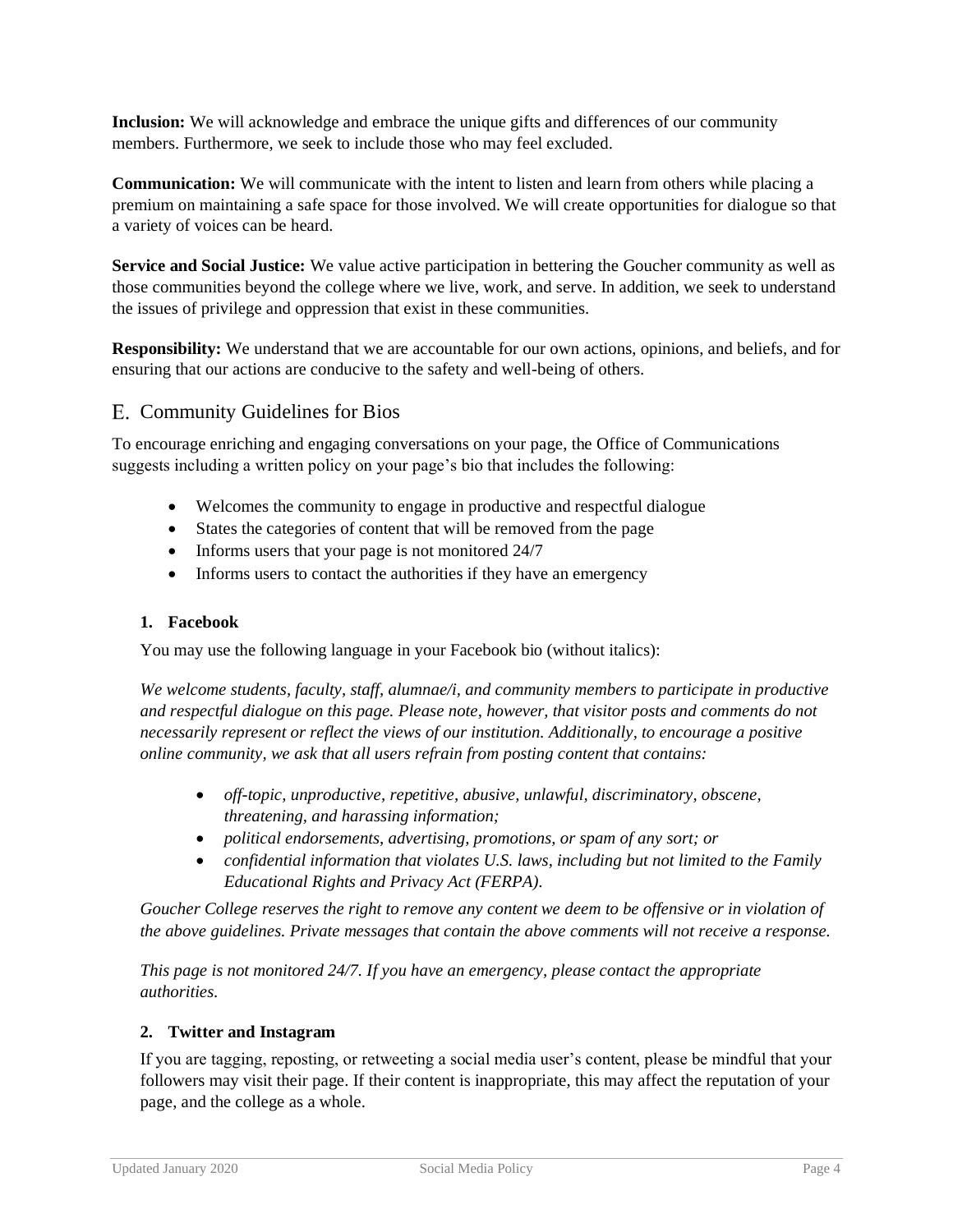Therefore, Goucher-affiliated pages should include non-endorsement language in their bios. This could help diminish, if not prevent, backlash directed at your page if the individual with whom you engaged posts offensive or inappropriate content in the future.

You may use the following phrase on your profile: "Engagements  $\neq$  Endorsements."

Additionally, account managers should consider creating a text-based "Community Guidelines" Instagram highlight at the top of their page. You may use the Facebook language above to create the highlight. Visit [the link](https://help.instagram.com/813938898787367) for more information on how to create an Instagram highlight.

#### **3. Personal Accounts**

Goucher College understands that social media can be a fun way to share your extracurricular activities, accomplishments, and opinions with people around the world. However, the personal use of social media presents certain risks and responsibilities.

The opinions expressed by individuals who identify themselves as Goucher College employees on social media are rarely separated from that of the institution. Therefore, we recommend and encourage these individuals to include an "opinions expressed" disclaimer in their bio.

You may use the following phrase on your profile: "Opinions expressed are my own."

#### F. Privacy Laws and Policies

Goucher College expects affiliated account managers to seek permission before posting information about students, faculty, staff, alumnae/i, and community members. Please be mindful that the Family Educational Rights and Privacy Act (FERPA) prohibits the sharing of proprietary and confidential information about students.

FERPA is a federal law that protects and governs access to student-education records by public entities. With limited exceptions, institutions are not allowed to share any information in this record without parental or student consent.

FERPA, however, permits the public disclosure of "directory information." This information includes:

- Student name, address, telephone number, email address, and date of birth
- Dates of attendance at Goucher College, majors and minors, degrees received, participation in institutional extracurricular activities or athletics, most recent previous school attended, internship information, and height and weight of athletes

Parents and students can "opt out" of sharing this information, and the college is required to give parents and families a reasonable amount of time to do so. For more information, please refer to the U.S. Department of Education [FERPA webpage](https://www2.ed.gov/policy/gen/guid/fpco/ferpa/index.html) and Goucher's [FERPA policy.](https://www.goucher.edu/registrar/ferpa-information/)

The college also requires faculty and staff to abide by the rules outlined in the [Student Social Media](https://www.goucher.edu/policies/documents/Policy-on-Student-Social-Media-Privacy.pdf)  [Privacy Policy.](https://www.goucher.edu/policies/documents/Policy-on-Student-Social-Media-Privacy.pdf) This policy sets forth appropriate rules to protect student privacy interests while permitting the use of social media for academic, athletic, career-based, and other college activities.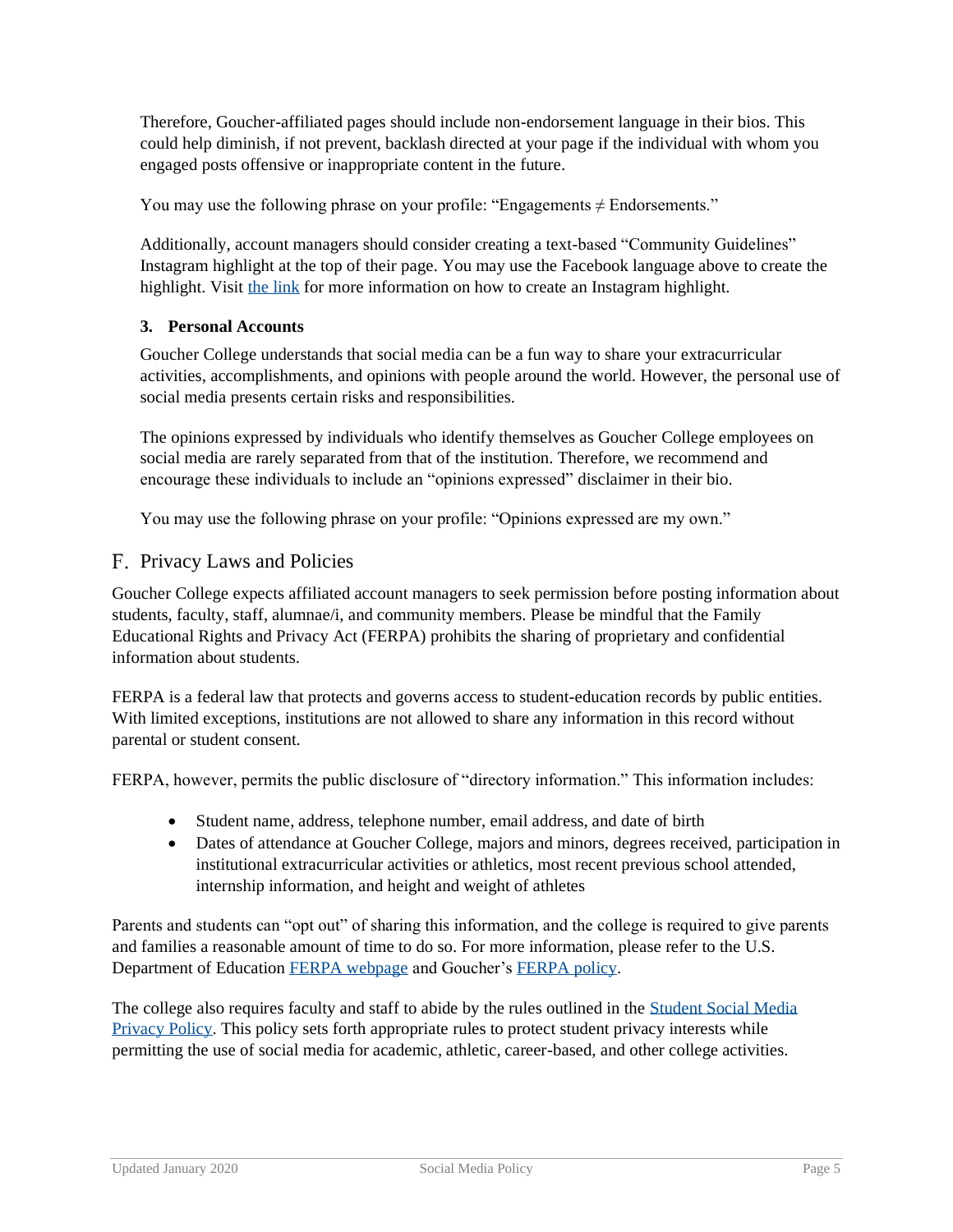## G. Social Media News Submission

Goucher-affiliated accounts must submit the following information to the Office of Communications if they would like to see their news featured on the college's institutional accounts:

- A brief summary of the news, event, or individual they wish to feature
- A link to an article (if applicable) OR a photo you wish to use

A member of the communications team will contact you should they have any questions.

#### Account Holder Recommendations

Goucher-affiliated account holders are responsible for monitoring and communicating college-related information to their followers, and engaging their followers, on a consistent basis. These individuals should use their best judgment when posting content, and they are responsible for hiding and/or reporting information that is harmful or potentially threatening to the Goucher College community. For more information on reporting safety threats or concerns, please visit our [website.](https://www.goucher.edu/campus-safety/report-a-concern/)

Furthermore, please be mindful that social media users could post comments/questions on your page outside of business hours. It is recommended that you check for engagements at the beginning and end of the day in order to respond in a timely fashion. If you are unsure how or if you should respond to a comment, contact the [Office of Communications.](https://www.goucher.edu/office-of-communications/)

#### Managing Crisis Communications

Goucher College's institutional pages are the primary source for a response to crisis communications, including but not limited to campus safety threats and crimes.

Goucher-affiliated pages should not respond or post information about a crisis unless it is a repost or retweet from the official institution's page. This will prevent miscommunication, rumor spreading, and inconsistent messaging. We also suggest canceling all scheduled posts until the crisis has subsided.

If a social media user sends you information about an actual or potential safety threat, immediately contact our Office of Public Safety at 410-337-6112. Keep a screenshot of the threat and, if possible, hide the post on your page. Do not delete the post as it could interfere with the investigation process. Nonsafety related inquiries can be reported to the Office of Communications. General questions can be directed to the appropriate office or center.

The Office of Communications also suggests including a sentence in your Facebook page's bio section that states your page is not monitored 24/7 and to contact the appropriate authorities in the event of an emergency.

#### Media Inquiries

Media inquiries to Goucher College may be directed to the [Office of Communications.](https://www.goucher.edu/office-of-communications/)